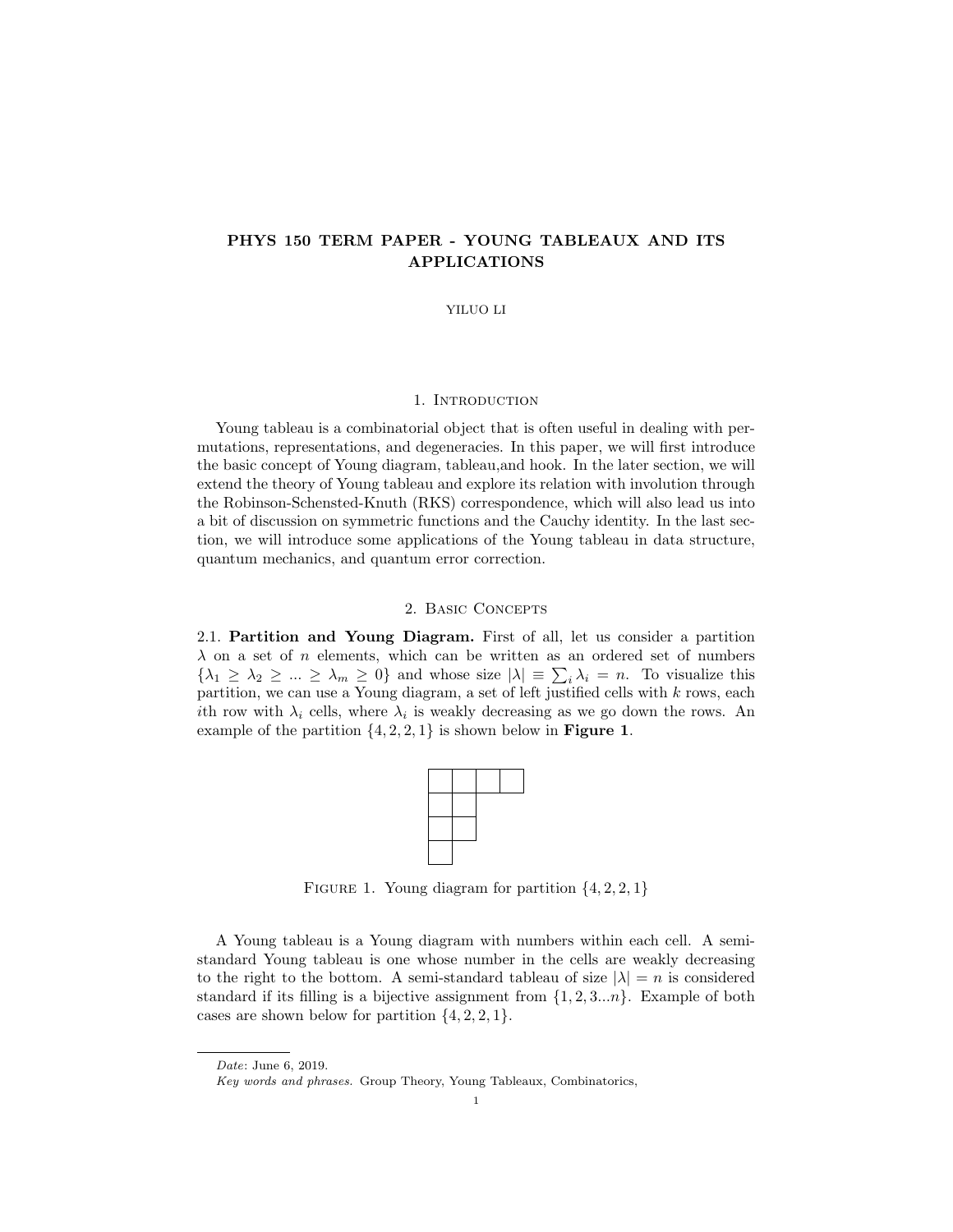

FIGURE 2. (A). Semi-standard Young tableau for partition  $\{4, 2, 2, 1\};$  (B). Standard Young tableau for partition  $\{4, 2, 2, 1\}$ with  $|\lambda| = n = 9$ 

2.2. Hook Length Formula. In this subsection we will introduce the idea of a hook in a Young diagram, and discuss the non-trivial hook length formula, which is useful in finding the total number of standard tableaux for any given shape, which turns out to be useful in the later applications.

**Definition 2.1.** A hook  $H(i, j)$  is a set of cells to the right or below the cell at *i*th row and jth column, plus the  $(i, j)$  cell itself.

**Definition 2.2.** Hook length  $h_{\lambda}(i, j)$  of a Young diagram of shape  $\lambda$  is the number cells in the hook  $H_{\lambda}(i, j)$ .



FIGURE 3. A tableaux of  $\lambda = \{4, 2, 2, 1\}$  filled by each cell's hook length

With the hook length defined, we can find the total number of standard tableaux of a given shape  $\lambda$ . There are a total of n! ways to place the  $\{1, 2, 3...n\}$  in each cell. Since the tableau is standard, we know that for each possible filling, the number in cell  $(i, j)$  cannot be permuted to the right or below, thereby decreasing the multiplicity by  $h_{\lambda}(i, j)$ , and we have arrived at the hook length formula, giving the total number of standard tableaux  $d_{\lambda}$  in shape  $\lambda$ :

(2.1) 
$$
d_{\lambda} = \frac{|\lambda|!}{\prod_{i,j} h_{\lambda}(i,j)}
$$

The usefulness of this is not immediately clear, but in the following section we will go down the rabbit hole to explore the fundamental significance of hook length formula in studying permutation groups, involutions, RSK correspondence, and symmetric functions.

#### 3. Theoretical Extension

3.1. Involution and the RSK Correspondence. In this subsection we will work with the  $S4$  group as an example and proceed to show the bijective relation between number of involutions on a permutation group  $Sn$  and the total number of standard tableaux we can form from  $\{1, 2, 3...n\}$ .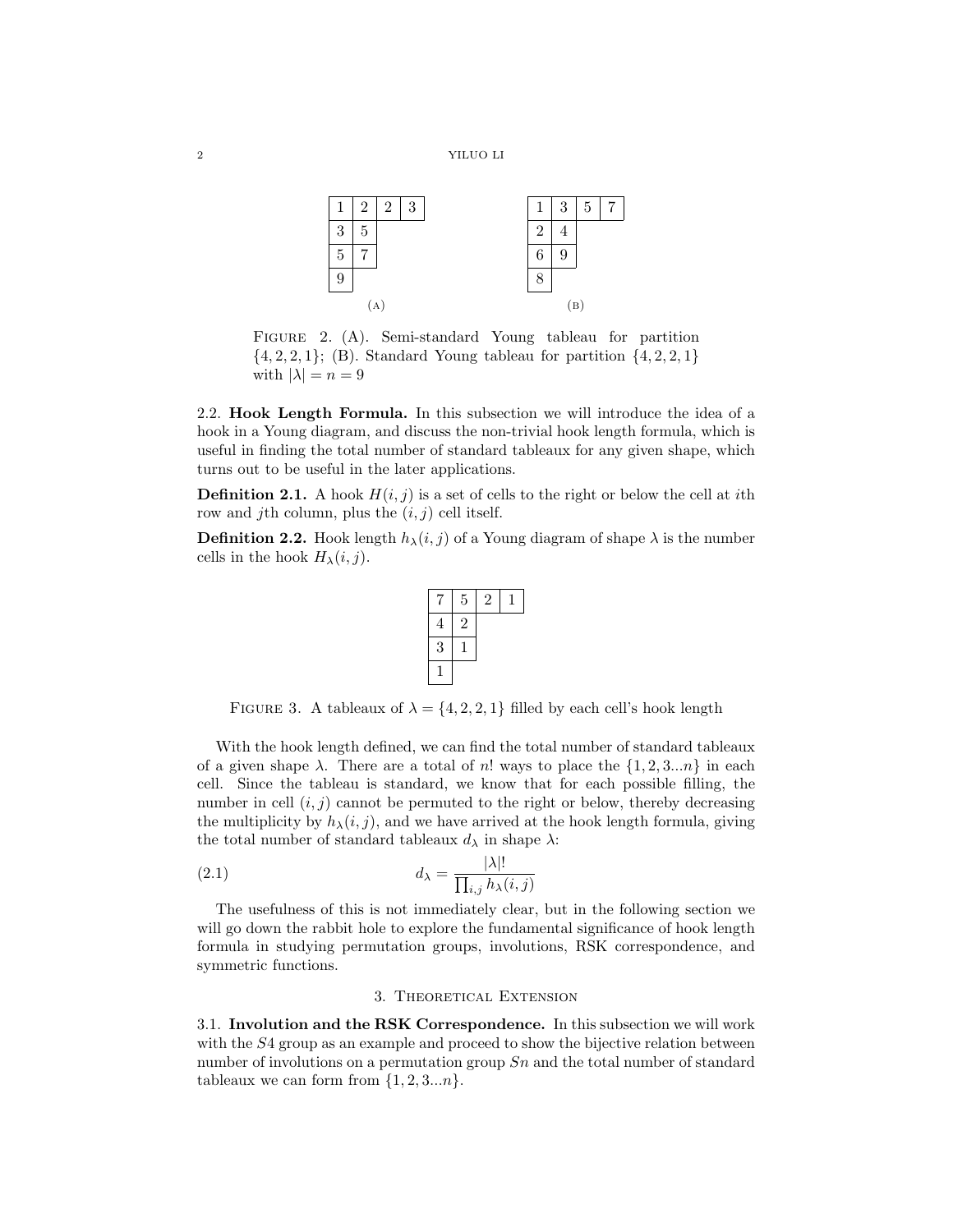Definition 3.1. An involution is a function, transformation, or operator whose inverse is itself.

The total number of involution in a symmetric group is given by the number of tableaux we can form. Consider the S4 group as an example. To construct the diagram, we can count its equivalence classes:

| (x)(x)(x)(x) | 1+1+1+1        |
|--------------|----------------|
| (xx)(x)(x)   | $2+1+1$        |
| (xx)(xx)     | $2 + 2$        |
| (xx)(x)      | $^{3+1}$       |
| (xxxx)       | $\overline{4}$ |

Each class will be represented by a diagram of shape  $\lambda_k$ . Let  $\alpha_m$  represent the number of elements in an  $m - cycle$  in this class. Then for a given equivalence class k, we can find its partition elements by  $\lambda_{ki} = \sum_{m=i}^{n} \alpha_m$ . As an example, the class  $(xxx)(x)$  has  $\alpha_1 = 1$  and  $\alpha_3 = 1$ , so we can obtain a partition of  $\lambda_{k=3+1} =$  $\{2, 1, 1, 0\}$ , which corresponds to the second last tableau in the figure below, along with all tableaux we can form with the  $S_4$  group.

4 3 2 1 d<sup>λ</sup> = 24 <sup>24</sup> = 1 <sup>4</sup> <sup>2</sup> <sup>1</sup> 1 d<sup>λ</sup> = 24 <sup>8</sup> = 3 3 2 2 1 d<sup>λ</sup> = 24 <sup>12</sup> = 2 <sup>4</sup> <sup>1</sup> 2 1 d<sup>λ</sup> = 24 <sup>8</sup> = 3 <sup>4</sup> 3 2 1 d<sup>λ</sup> = 24 <sup>24</sup> = 1

FIGURE 4. All possible tableaux for  $S_4$  group, filled with each cell's hook length and labeled with the total number of standard Young tableaux for each given shape

Here we could use the hook length formula to find the number of elements in each equivalence class (i.e. the number of standard tableaux for each given shape). Adding up  $d<sub>\lambda</sub>$  from each shape, there are a total of 10 standard tableaux we can form from the  $S_4$  group.

Examining the resulting standard tableaux for each Young diagram, we observe that each column with *n*-cells represents an *n*-cycle in that equivalence class. Also, since we require that the order is strictly increasing in the vertical direction, it eliminates the possibility of repetitive representation of a same n-cycle. Consequently, as we fill in numbers to obtain our standard tableaux for a shape  $\lambda$ , we would reveal a special subset of permutations from the symmetry group, which is the involutions.

As we see there are 10 standard tableaux we can form with the  $S_4$  group, so there are 10 involutions, as listed below: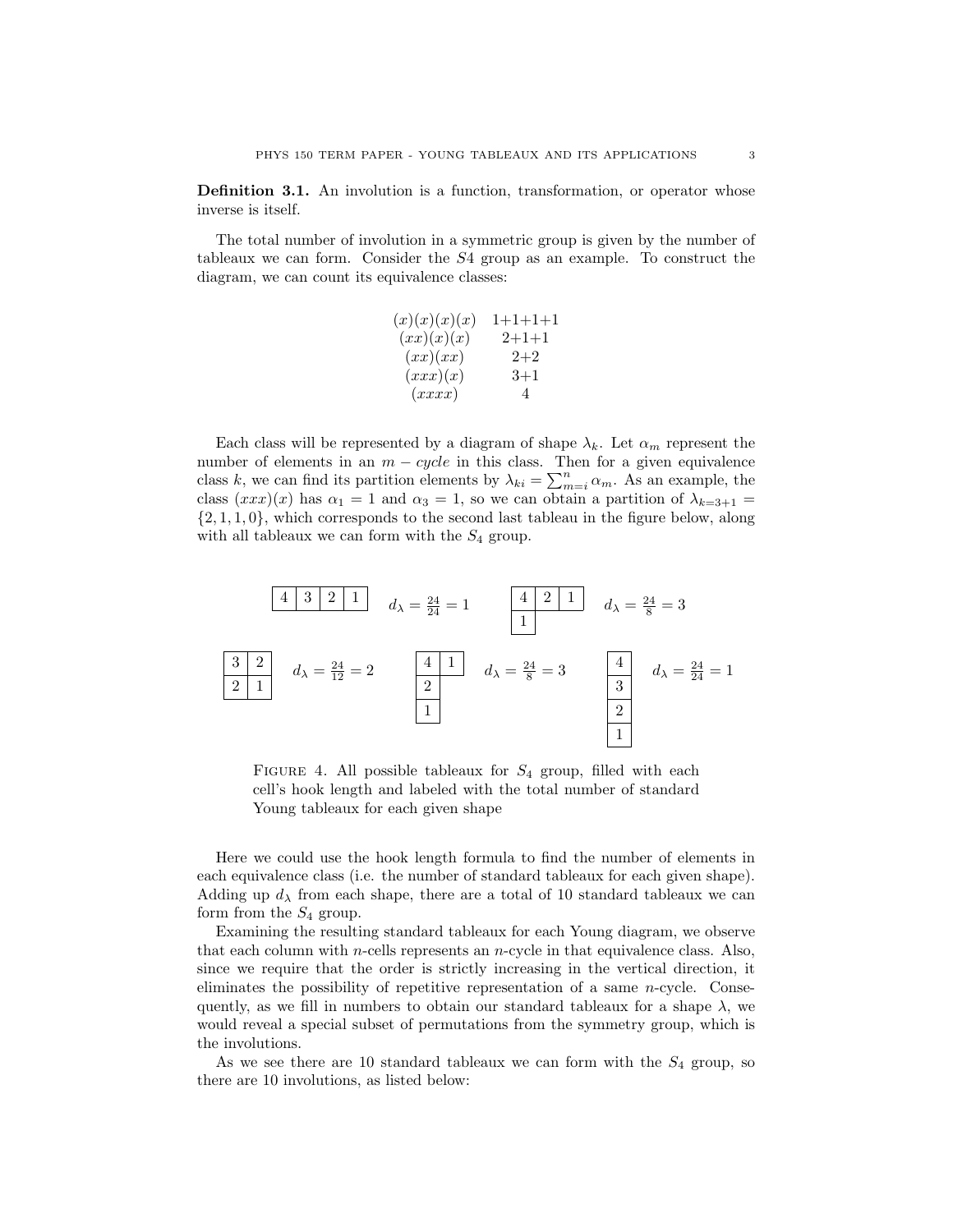#### 4 YILUO LI

 $\left\{\n\begin{array}{ccc|ccc}\n1 & 2 & 3 & 4 \\
1 & 2 & 3 & 4\n\end{array}\n\right\}\n\left\{\n\begin{array}{ccc|ccc}\n1 & 2 & 3 & 4 \\
2 & 1 & 3 & 4\n\end{array}\n\right\}\n\left\{\n\begin{array}{ccc|ccc}\n1 & 2 & 3 & 4 \\
3 & 2 & 1 & 4\n\end{array}\n\right\}\n\left\{\n\begin{array}{ccc|ccc}\n1 & 2 & 3 & 4 \\
4 & 2 & 3 & 1\n\end{array}\n\right\}$  $\left\{\n\begin{array}{ccc|ccc}\n1 & 2 & 3 & 4 \\
1 & 3 & 2 & 4\n\end{array}\n\right\}\n\left\{\n\begin{array}{ccc|ccc}\n1 & 2 & 3 & 4 \\
1 & 4 & 3 & 2\n\end{array}\n\right\}\n\left\{\n\begin{array}{ccc|ccc}\n1 & 2 & 3 & 4 \\
1 & 2 & 4 & 3\n\end{array}\n\right\}\n\left\{\n\begin{array}{ccc|ccc}\n1 & 2 & 3 & 4 \\
2 & 1 & 4 & 3\n\end{array}\n\right\}$  $\left\{\n\begin{array}{ccc|ccc}\n1 & 2 & 3 & 4 \\
3 & 4 & 1 & 2\n\end{array}\n\right\}\n\left\{\n\begin{array}{ccc}\n1 & 2 & 3 & 4 \\
4 & 3 & 2 & 1\n\end{array}\n\right\}$ 

This bijective relation is not obvious. However, this conclusion may arise naturally if we first explore the RKS correspondence, one that we are bound to mention if ever make a discussion on Young tableaux.

**Theorem 3.2.** The RSK correspondence states that there exists an injective relation between the set of all permutations on  $\{1, 2, 3...n\}$  and the the set of ordered pairs of  $(P,Q)$ , where P and Q are the tableaux of same shape formed from  ${1, 2, 3...n}.$ 

Proof. Let us have two rows of array:

$$
(3.1) \qquad \begin{pmatrix} p_1 & p_2 & \dots & p_n \\ q_1 & q_2 & \dots & q_n \end{pmatrix}, \qquad p_1 < p_2 < \dots < p_n
$$
\n
$$
q_1, q_2, \dots, q_n \text{ are distinct positive integers}
$$

Notice that this is a more general case than what we intend to prove, which in fact allows more convenience in proof writing.

Next we will construct the two tableaux P and Q of same shape. Let  $\{p_1, p_2, ... p_n\}$ be elements of P and  $\{q_1, q_2, ..., q_n\}$  be elemets of Q. But before we construct them, let us first show what does it mean by tableau insertion, which we will present an example to give some intuition, and the full algorithm will be found in the appendix.

Consider the following array:

$$
(3.2) \qquad \qquad \begin{pmatrix} 1 & 1 & 2 & 2 & 2 & 3 \\ 3 & 4 & 1 & 1 & 2 & 1 \end{pmatrix}
$$

The basic idea with tableau insertion is basically trying to insert it into the first row if possible, and then bump the original cell to the next row to let it slide down to the right position according to its value. Continue this step until we have no more cells that we have to bump.

With this basic intuition in mind, we will then use the tableau insertion algorithm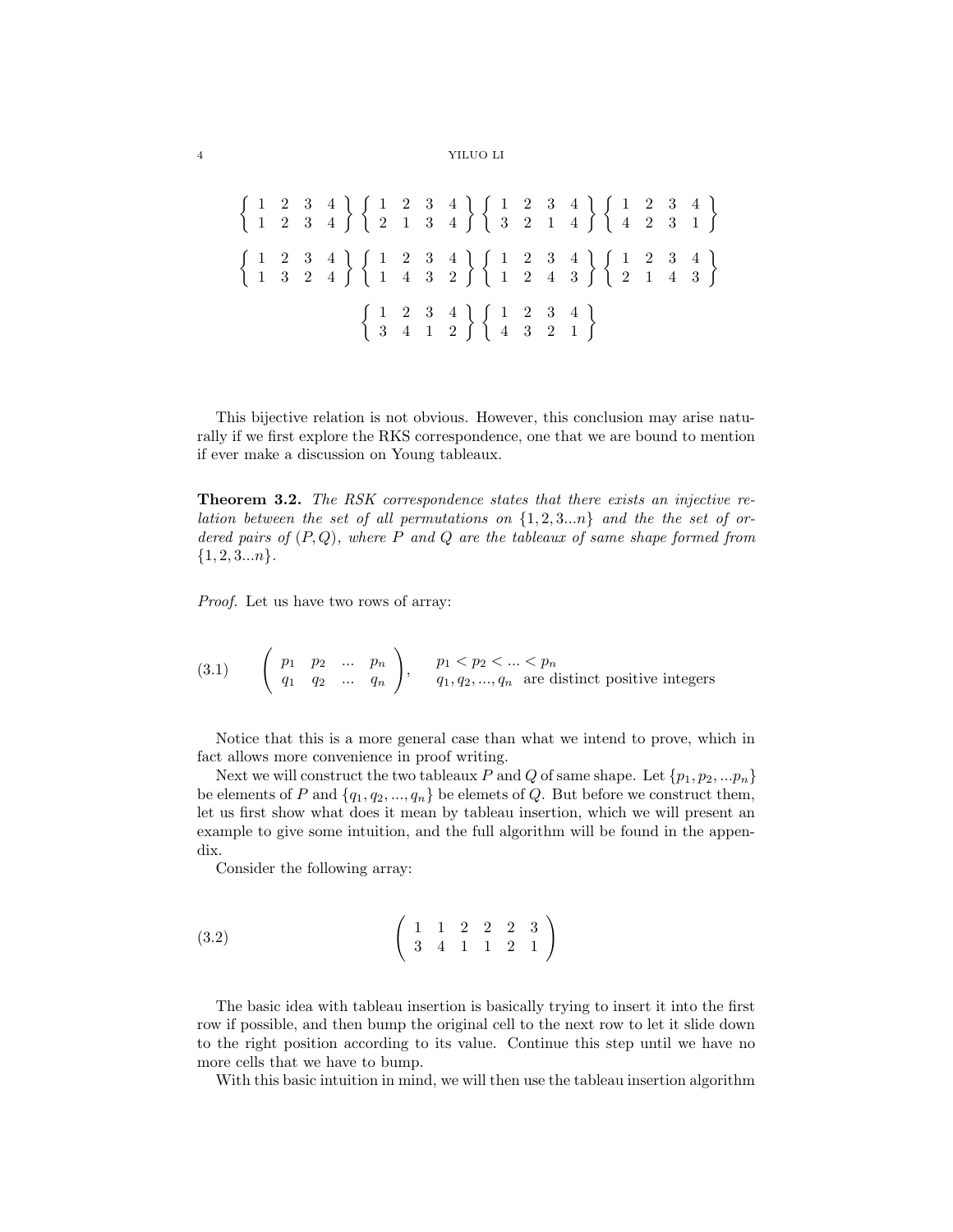to construct P out of the first row, and Q out of the second row.

$$
\begin{array}{cccc}\n(3.3) & \emptyset & \emptyset & \leftarrow 1 & 3 \\
(3.4) & & \boxed{1} & \boxed{3} & \leftarrow 1 & 4\n\end{array}
$$

- $(3.5)$   $\boxed{1 \mid 1 \mid 3 \mid 4}_{\leftarrow 2 \mid 1}$
- $1 \mid 1$ 2 1 4 3  $(3.6)$   $\frac{1}{1}$   $\frac{1}{1}$   $\frac{1}{2}$   $\leftarrow$  2 1

$$
(3.7) \quad \frac{1}{2} \quad \frac{1}{3} \quad \frac{1}{4} \leftarrow 2 \quad 2
$$

$$
(3.8) \qquad \qquad \frac{1}{2} \quad \frac{1}{2} \quad \frac{1}{3} \quad \frac{2}{4} \qquad \qquad 3 \quad 1
$$

1 1 2 2 2 3 1 2 2 1 4 3 (3.9)

Here, we have the two resulting tableau  $P$  and  $Q$  above with the same shape. The tableau insertion is the inverse of the tableau deletion, so we can reverse the above process, and this will conclude the one-to-one correspondence between permutation and  $(P,Q)$ .

Now that this has been proven, we are ready to show the bijective relation between involution and standard tableau.

Corollary 3.3. There exists a bijective relation between the set of involutions in a permutation group  $S_n$  and the set of standard tableaux formed from  $\{1, 2, 3...n\}$ .

*Proof.* Let  $\xi$  be the involution corresponding to  $(P,Q)$ , then  $\xi^{-1}$  corresponds to  $(Q, P)$  due to how we construct P and Q. Since  $\xi = \xi^{-1}$ , we can conclude that  $(P,Q) = (Q, P)$ , and that  $P = Q$ . So  $\xi$  correspond to  $(P, P)$ .

Conversely, if we have  $\xi$  being any permutation that corresponds to  $(P, P)$ , then  $(P, P)$  also corresponds to  $\xi^{-1}$ , and  $\xi = \xi^{-1}$  is an involution.

Now we have unveiled the mystery of involution and standard tableau, and we just showed that the idea of hook is non-trivial in this application, since the total number of standard tableau of a given shape can be given by the hook length formula. In exploring this relation, we found out about the RSK correspondence, which is in fact a much stronger statement than just proving the above corollary. So in the next subsection, we shall see that it presents a direct bijective proof for the Cauchy identity in symmetric functions.

3.2. Cauchy Identity and Symmetric Functions. First, let us give a formal definition for a symmetric polynomial.

**Definition 3.4.** A polynomial is symmetric if it is invariant under action of  $S_n$ .

For example, if we have  $\sigma \in S_n$  acting on a polynomial  $P(x_a, x_2, ..., x_n)$ :

(3.10)  $\sigma P(x_1, x_2, ... x_n) = P(x_{\sigma_1}, x_{\sigma_2}, ..., x_{\sigma_n})$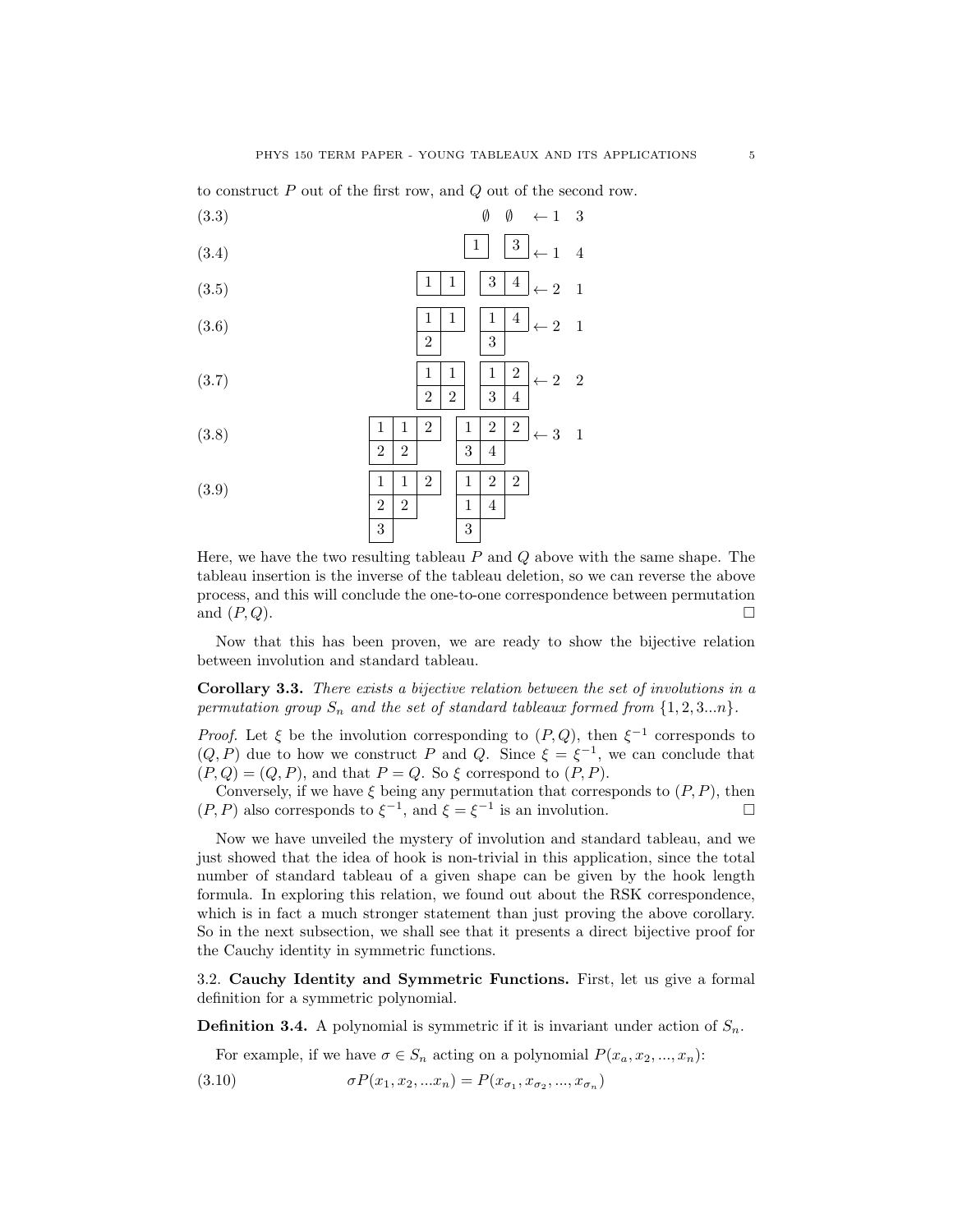If we have  $\sigma = (1 \quad 3 \quad 2)$  acting on  $P = x_1x_2 + x_2^2 + x_2x_3$  then we will get  $\sigma P =$  $x_3x_2 + x_2^2 + x_2x_1$ , which is just P, so we see that P is a symmetric polynomial.

**Definition 3.5.** The evaluation of a tableau T is $(m_1, m_2, ...)$  where  $m_i$  is the number of occurrence of i in T.

Therefore, if we have the evaluation of a tableau being  $1^n$ , then it will just represent a standard tableau, since this will indicate that every number will show up once in the tableau.

**Definition 3.6.** A Schur function  $s_{\lambda}$  is defined as:

(3.11) 
$$
s_{\lambda} = \sum_{T(\lambda)} x^{ev(T)}
$$

where  $T(\lambda)$  is a semi-standard tableau of shape  $\lambda$ . Let us see an example where  $\lambda = (2, 1)$ . From this we can construct eight different semi-standard tableau.

|  | 111      |  | 112 |  |  |  |  |  |  | 13 22 23 123 12 |  | l 3 |  |
|--|----------|--|-----|--|--|--|--|--|--|-----------------|--|-----|--|
|  | $\Omega$ |  |     |  |  |  |  |  |  |                 |  |     |  |

And their evaluations are:

 $(2, 1, 0)$   $(2, 0, 1)$   $(1, 2, 0)$   $(1, 0, 2)$   $(0, 2, 1)$   $(0, 1, 2)$   $(1, 1, 1)$   $(1, 1, 1)$ 

It is also not surprising to see that we have 2 standard tableaux out of this shape. And we are ready to write our Schur function for this shape:

(3.12) 
$$
s_{\lambda=(2,1)} = x_1^2 x_2 + x_1^2 x_3 + x_1 x_2^2 + x_1 x_3^2 + x_2^2 x_3 + x_2 x_3^2 + 2 x_1 x_2 x_3
$$

Theorem 3.7. (Cauchy Identity)

(3.13) 
$$
\prod_{i,j} \frac{1}{1 - x_i y_j} = \sum_{\lambda} s_{\lambda}(x) s_{\lambda}(y)
$$

Proof. First, let us expand the LHS with geometric series:

(3.14) 
$$
\prod_{i,j} \frac{1}{1 - x_i y_j} = \prod_{i,j} \sum_{a_{ij} \ge 0} (x_i y_j)^{a_{ij}}
$$

(3.15) 
$$
= (\sum_{a_{1,1}} (x_1 y_1)^{a_{1,1}}) \dots (\sum_{a_{2,1}} (x_2 y_1)^{a_{2,1}}) \dots
$$

Let us have  $a_{ij}$  correspond to a pair of tableau  $(P,Q)$  under the RSK correspondence, then we can define  $C_i = \sum_i a_{ij}$ , which is the number of *i*'s in P and  $R_j = \sum_j a_{ij}$  being number of j's in Q. Now, we can re-write the LHS further:

(3.16) 
$$
\sum_{a_{ij}\geq 0} \prod_{i,j} (x_i y_j)^{a_{ij}} = \sum_{a_{ij}\geq 0} (\prod_i x_i^{C_i} \prod_j y_j^{R_j})
$$

$$
(3.17)\qquad \qquad =\sum_{\lambda(P)=\lambda(Q)}x^Py^Q
$$

(3.18) 
$$
= \sum_{\lambda(P)=\lambda(Q)} \left(\sum_{P(\lambda)} x^{ev(P)} \sum_{Q(\lambda)} y^{ev(Q)}\right)
$$

(3.19) 
$$
= \sum_{\lambda} s_{\lambda}(x) s_{\lambda}(y)
$$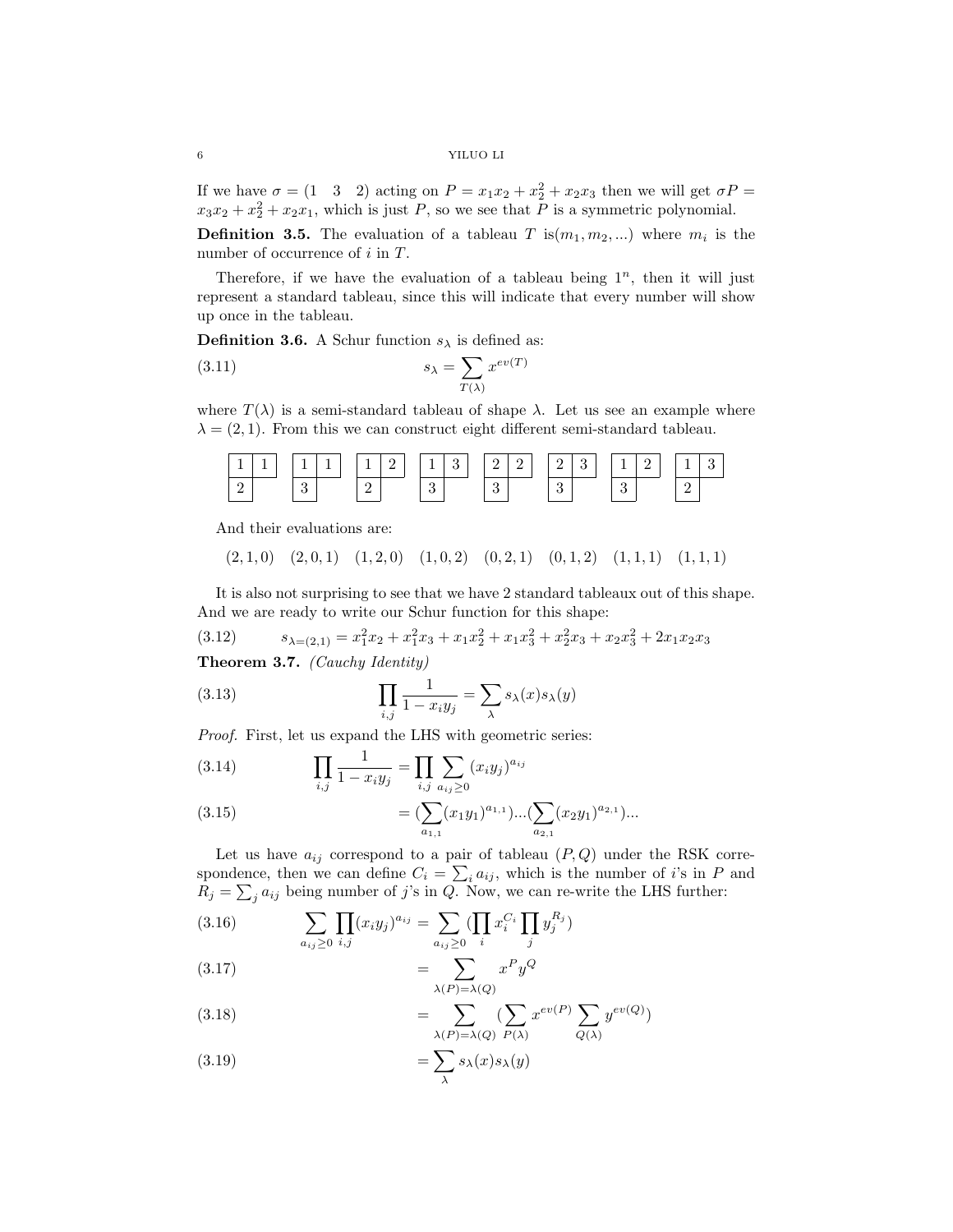And this is the celebrated Cauchy (or Cauchy-Littlewood) identity that is interesting to study in the context of symmetric functions. And we will call this an appropriate end for poking around from the theoretical perspective. Next, we will take a plunge into the application of tableau, with a focus on how it might be useful for physicists.

#### 4. Applications

In this section, we will introduce some of the interesting application of the Young tableaux in various field. Before we delve into the complexity of each subfield, as a warm up, let us give a quick application of it in data structure, for those who have some interest in computer science.

Consider a binary tree of size  $n$ , that is, the binary tree has  $n$  nodes. It has a bijective relation with a stack permutation on a sequence  $a_1a_2a_3...a_{2n}$  where first half are  $S$ , push, and the second half are  $X$ , pop. A valid sequence can be written out as a standard Young tableau of shape  ${n, n}$ , where the first row records all the indices of S, and the second row records all the indices of X. As a result, the set of all stack permutations on such sequence can be represented by the set of all  $n$ -node binary trees we can construct. And the total number of  $n$ -node binary trees can be found be our familiar hook length formula for a shape of  $\{n, n\}$ .

(4.1) 
$$
d_{\lambda=(\{n,n\}} = \frac{(2n)!}{(n+1)!n!}
$$

because the first row has hook length starting from  $n + 1$  and goes to 2, and the second row has hook length starting from  $n$  and goes to 1.

Example 4.1. Consider a stack permutation of size 12:

$$
(4.2) \t\t SSSXXSSXXXXSX
$$

This permutes  $(1, 2, 3, 4, 5, 6)$  to  $(3, 2, 5, 4, 1, 6)$ , and can be represented by the following Young tableau:

|  |  | - 9 - | $110$  12 |  |
|--|--|-------|-----------|--|

4.1. Identical Particles. Unlike a classical system where we can keep track of every individual particles, there exists two truly indistinguishable particles when we are dealing with a quantum system. That is, for a boson, there exists symmetry of state

(4.3) 
$$
\psi = \frac{1}{\sqrt{2}} (\psi_1(x_1)\psi(x_2) + \psi_1(x_2)\psi_2(x_1))
$$

on which if we apply the spatial exchange operator on the state by swapping the  $x_1$  and  $x_2$ , we would get the exact same state. This means that, in this quantum system of two particles, if they secretly swapped position, there is no way we would be able to tell, not even theoretically.

Now we can define  $\boxed{1}$  to be spin up and  $\boxed{2}$  to be spin down, where each single tableau cell represent a doublet. We define  $\Box$  to be symmetric and  $\Box$  to be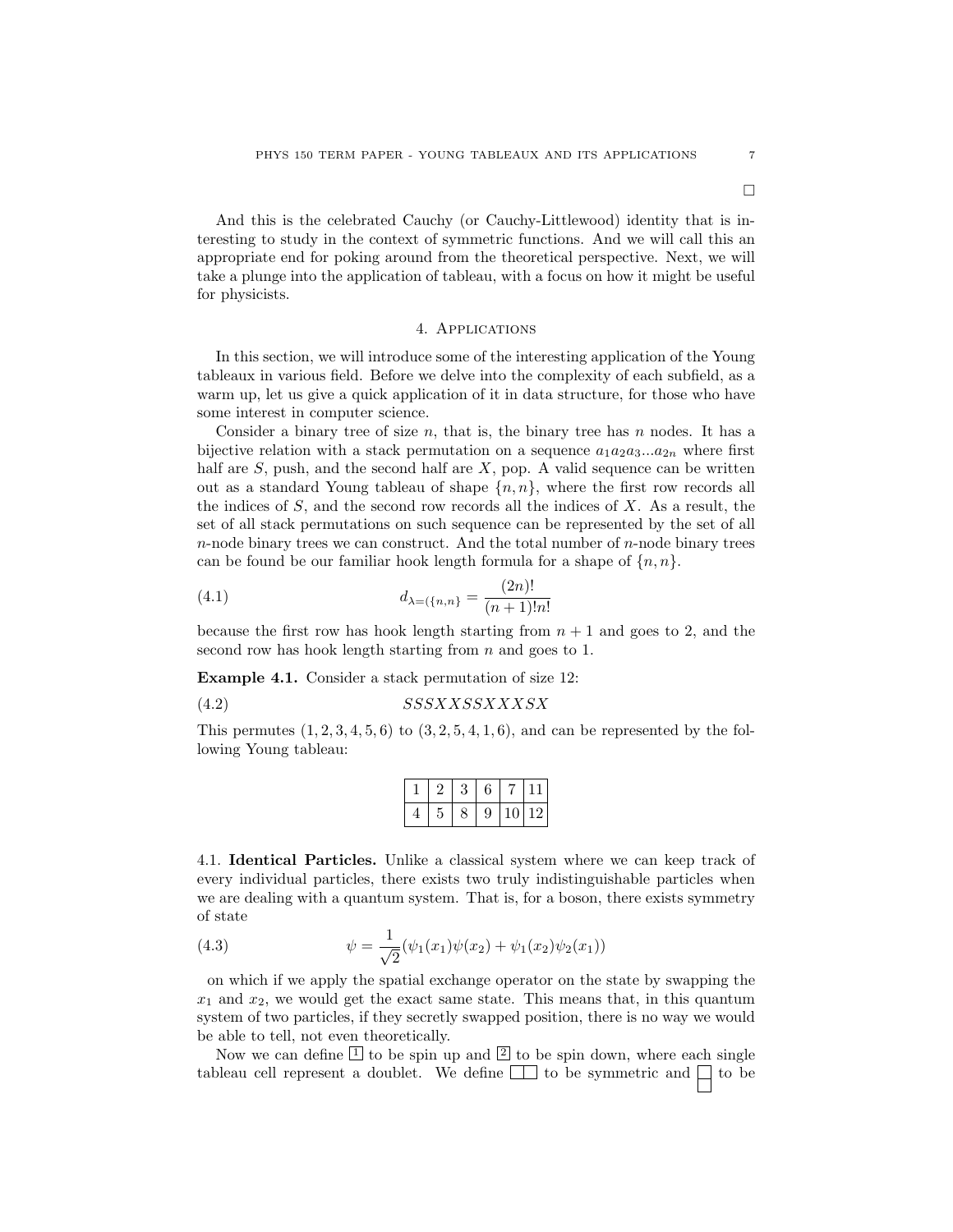antisymmetric.

A first look at these two diagrams we should realize that the horizontal one represent a triplet while the vertical one represent a singlet due to the amount of standard tableaux we could construct out of these shapes.



With this as a tool, we are already good to do something interesting. First, we need to keep in mind that we can never have vertical tableau of more than 2 for fermions, since total antisymmetry for more than 2 particles does not exist.

In this case, we can try the following:



We see that in the above diagrams, the problem of moving from left side to the right side simply becomes how to put the shapes together such that the criteria of antisymmetry (vertical no more than 2 cells) can be satisfied. This can then be used to deal with angular momentum addition problems since the left side is basically the tensor product of two quantum states, and the right side tells us what are the resulting angular momenta are allowed for this coupled state.

4.2. Quantum Error Correction - Dimension of the Decoherence-Free Subspaces. A quantum system will inevitably suffer from the error induced by decoherence, which will result in loss of information. However, we may encode the information into a subspace to protect the information over time. To give some intuition about this, let us first consider a classical case.

Suppose we have 2 coins, and we want to store 1 bit of information. This is easy. We have 2 bits of storage. However, now let us imagine a demon that would sometimes suddenly flip the sides of the coins, but fortunately, it will do the flipping on both coins simultaneously.

To still keep our information, let us redefine our bits. Let even parity be 0 and odd parity be 1. Due to the symmetry of the demon's action of these two coins, we know that the parity of the two coins would not change no matter how the demon interferes with our system. This is an example of encoding our information into a decoherence-free subspace (DFS). The advantage of it is that we do not need to recover our information. We don't need to know which bit got flipped, and we we don't need to correct for the error.

To proceed, let us first present the formal definition of a DFS to get a mathematical sense of how it proves useful in dealing with the time evolution of a quantum system.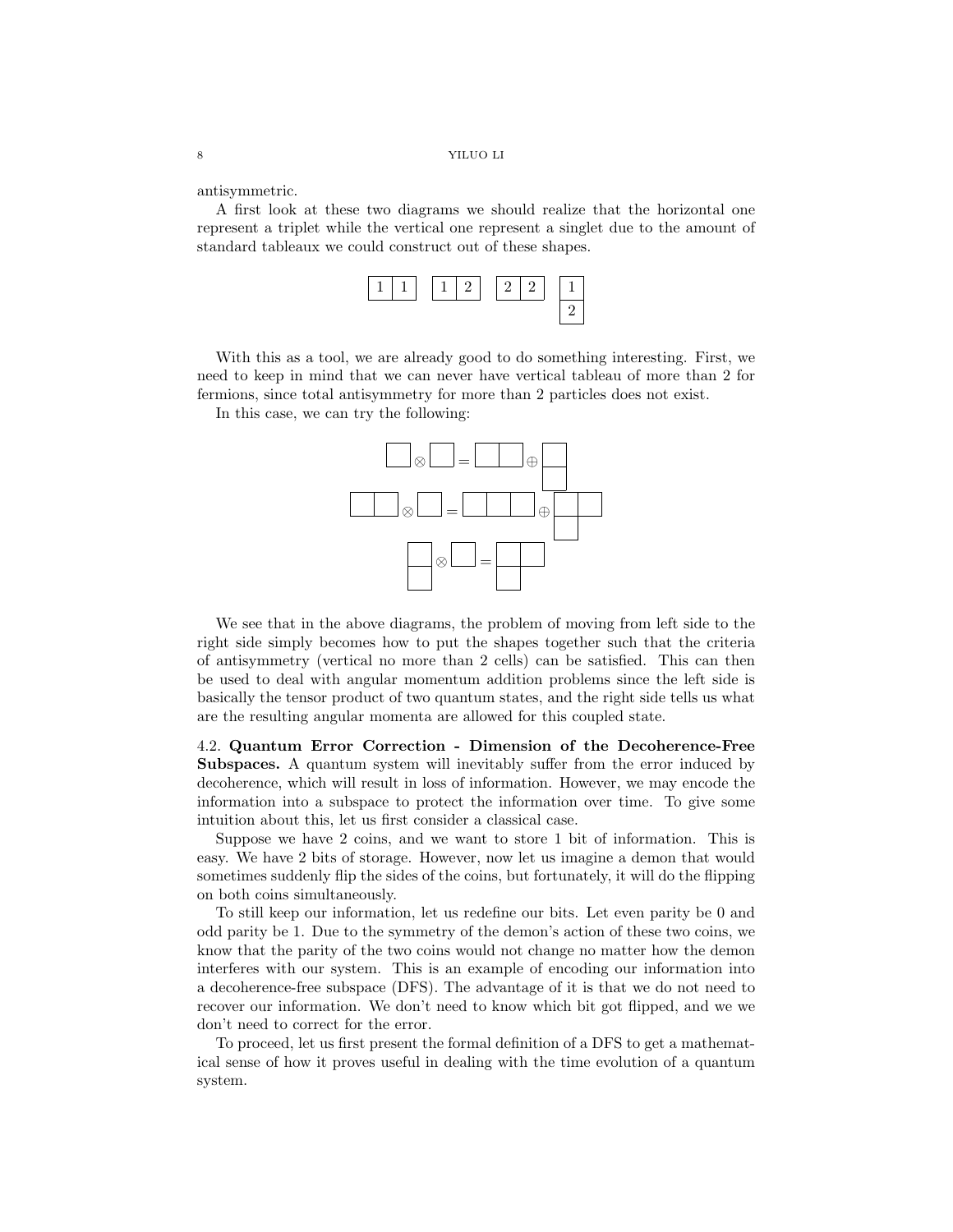**Definition 4.2.** Let there be a quantum system with Hilbert space  $\mathcal{H}_S$ , we call a subspace  $\tilde{\mathcal{H}}_S \subset \mathcal{H}_S$  a DFS if all states  $\rho_S(t=0)$  initially prepared in  $\tilde{\mathcal{H}}_S$  are unitarily related to the final state  $\rho_S(t)$ :

(4.4) 
$$
\rho_S(t) = U_S \rho_S(t=0) U_S^{\dagger}
$$

where  $U_S: \mathcal{H}_S \to \mathcal{H}_S$  is a unitary operator.

Now consider a system  $S$  coupled to a bath  $B$  such that the Hamiltonian is  $H = H_S + H_{SB} + H_B$ , where  $H_{SB} = \sum_{\alpha} S_{\alpha} \otimes B_{\alpha}$  is the interaction term, and is the reason of decoherence in this formulation. Naturally, if we have a subspace of the full system over which  $H_{SB} = 0$ , then in this subspace, we basically "switched" off" the interaction between system and bath, and they would evolve unitarily and independently. However, this condition is too strong.  $H_{SB} \propto I$  in this subspace would be good enough for what we ask for. And we could re-express this condition to explicitly show its connection to degeneracy and symmetry.

Let there be a set of eigenvectors  $\{\ket{\tilde{k}_{\alpha}}\}$  of  $S_{\alpha}$ , and we could capture the above condition by:

(4.5) 
$$
S_{\alpha} \left| \tilde{k_{\alpha}} \right\rangle = c_{\alpha} \left| \tilde{k_{\alpha}} \right\rangle
$$

where  $c_{\alpha}$  is the proportional constant of the condition  $H_{SB} \propto I$ , as we have  $c_{\alpha}$ only dependent on the index of the system operator instead of the state index  $k_{\alpha}$ . Essentially, for each system operator  $S_{\alpha}$ , there is only one eigenvalue, and its degeneracy is the dimension of the space spanned by  $|\tilde{k}_{\alpha}\rangle$ .

To satisfy the definition of a DFS, we also need to ensure that the state  $\rho(t =$ 0) stays in the  $\mathcal{H}_S$ , meaning that not only will the interaction term  $H_{SB}$  cause damage to our protected state, the  $H<sub>S</sub>$  term might also take the state outside of the subspace. Therefore, we require that  $H_S$  will leave the  $\tilde{H}_{\mathcal{S}}$  space invariant, i.e.

(4.6) 
$$
H_S \left| \tilde{\psi} \right\rangle \in \tilde{\mathcal{H}}_{\mathcal{S}}, \forall \left| \tilde{\psi} \right\rangle \in \tilde{\mathcal{H}}_{\mathcal{S}}
$$

Therefore, if we consider a system  $S$  coupled to a bath  $B$  and subject to Hamiltonian  $H = H_S + H_{SB} + H_B$ , where  $H_{SB} = \sum_{\alpha} S_{\alpha} \otimes B_{\alpha}$ , and the initial states of system and bath are independent of each other (i.e.  $\rho_{SB}(0) = \rho_S(0) \otimes \rho_B(0)$ ) with condition 4.5 and 4.6 are satisfied, then there exists a DFS for the system.

And because we are dealing with qubits, the singlet states of  $sl(2)$  can be represented by tableau of  $\lambda = \{N/2, N/2\}$  where N is the number of qubits in this system. The multiplicity of such states can then be quickly found by the number of standard tableaux with our old friend the hook length formula. We recall that this is a familiar situation, just like when we were discussing the binary trees. With a given N, we can represent tree size of N with tableaux of  $\lambda = \{N/2, N/2\}$  just like the singlet states. This gives us one more way to deal visualize the states in a DFS other than just the tableau, and pose an potentially interesting connection between data structure and representation of quantum states.

And to conclude, the dimension of a DFS is nothing more than our familiar:

(4.7) 
$$
d_{\lambda=(\{N/2,N/2\}} = \frac{(N)!}{(N/2+1)!(N/2)!}
$$